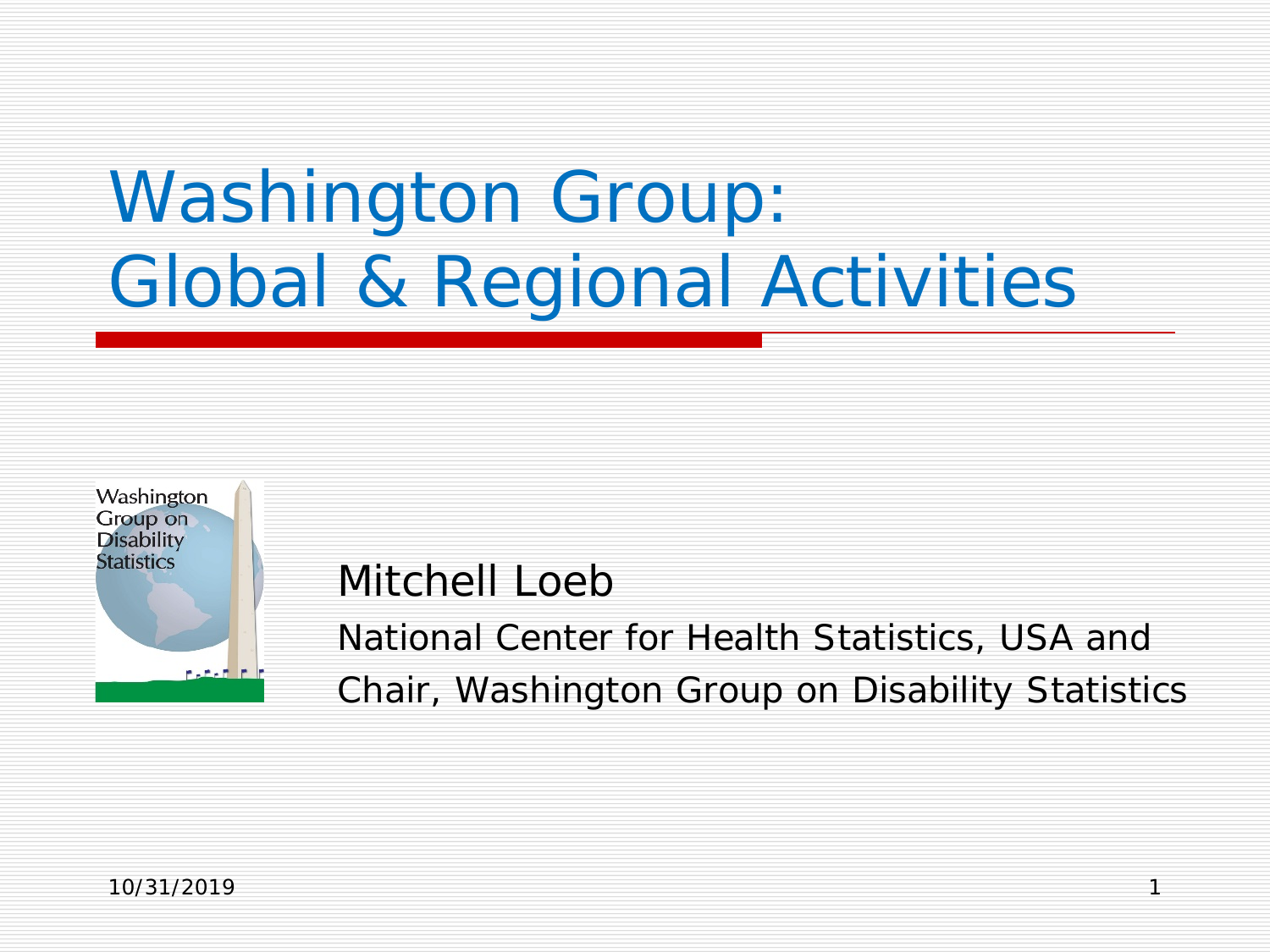## The WG: Shifting Focus

Since its first meeting in 2002 the WG has maintained a global perspective - addressing the need for population-based measures of disability in order to

- foster international cooperation and build a global consensus on disability measurement and
- produce measures that are internationally tested and will reliably produce cross-nationally comparable disability statistics.

A core goal has been to mainstream disability statistics and ensure that they become an integral element in national statistical systems.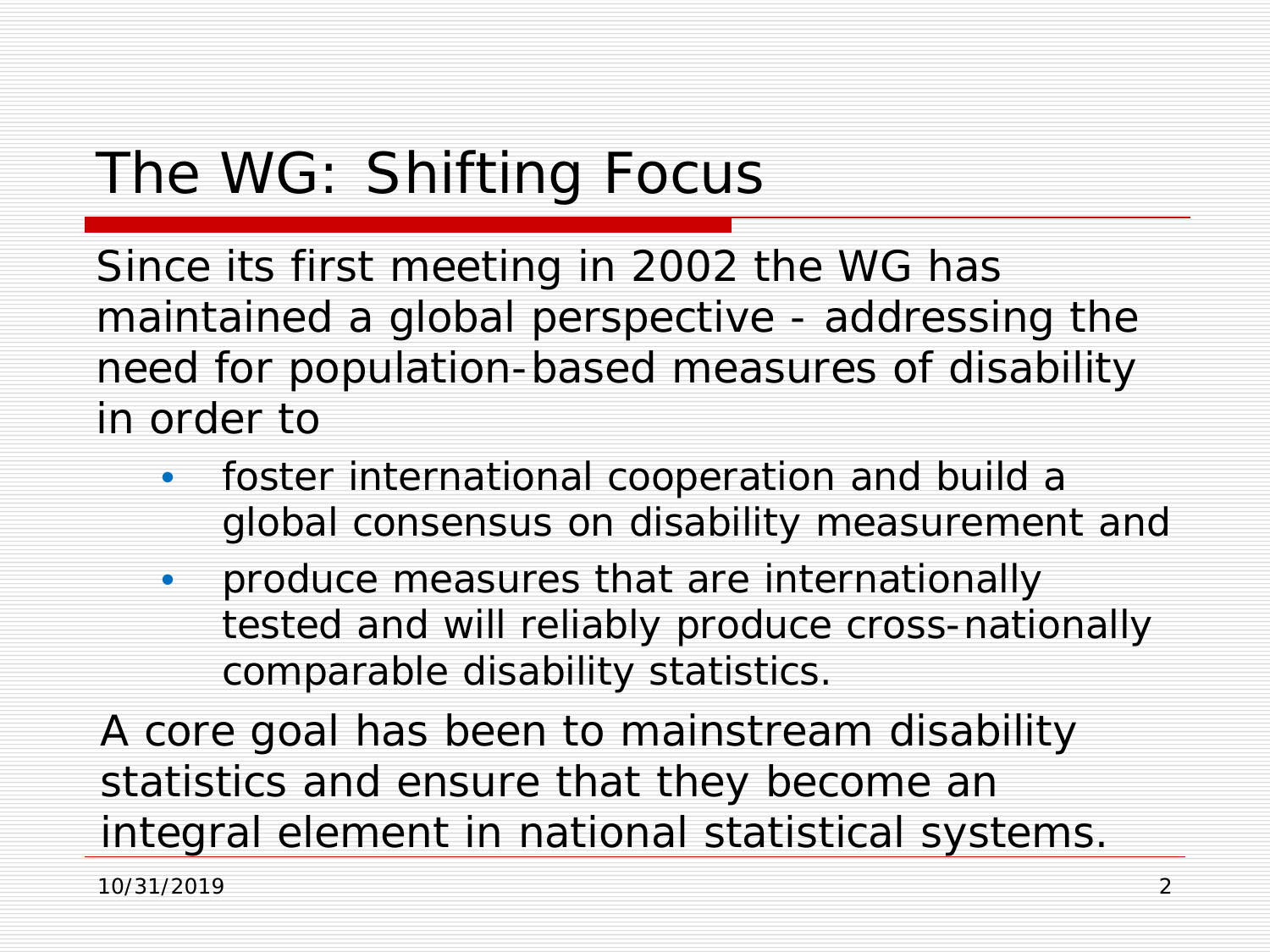### The WG: Shifting Focus

During the past 4 years, with support from the Australian Department of Foreign Affairs and Trade (DFAT), the WG has been able to continue its international work and has, in addition, begun to shift focus from providing *global/national* support, to building capacity *regionally*.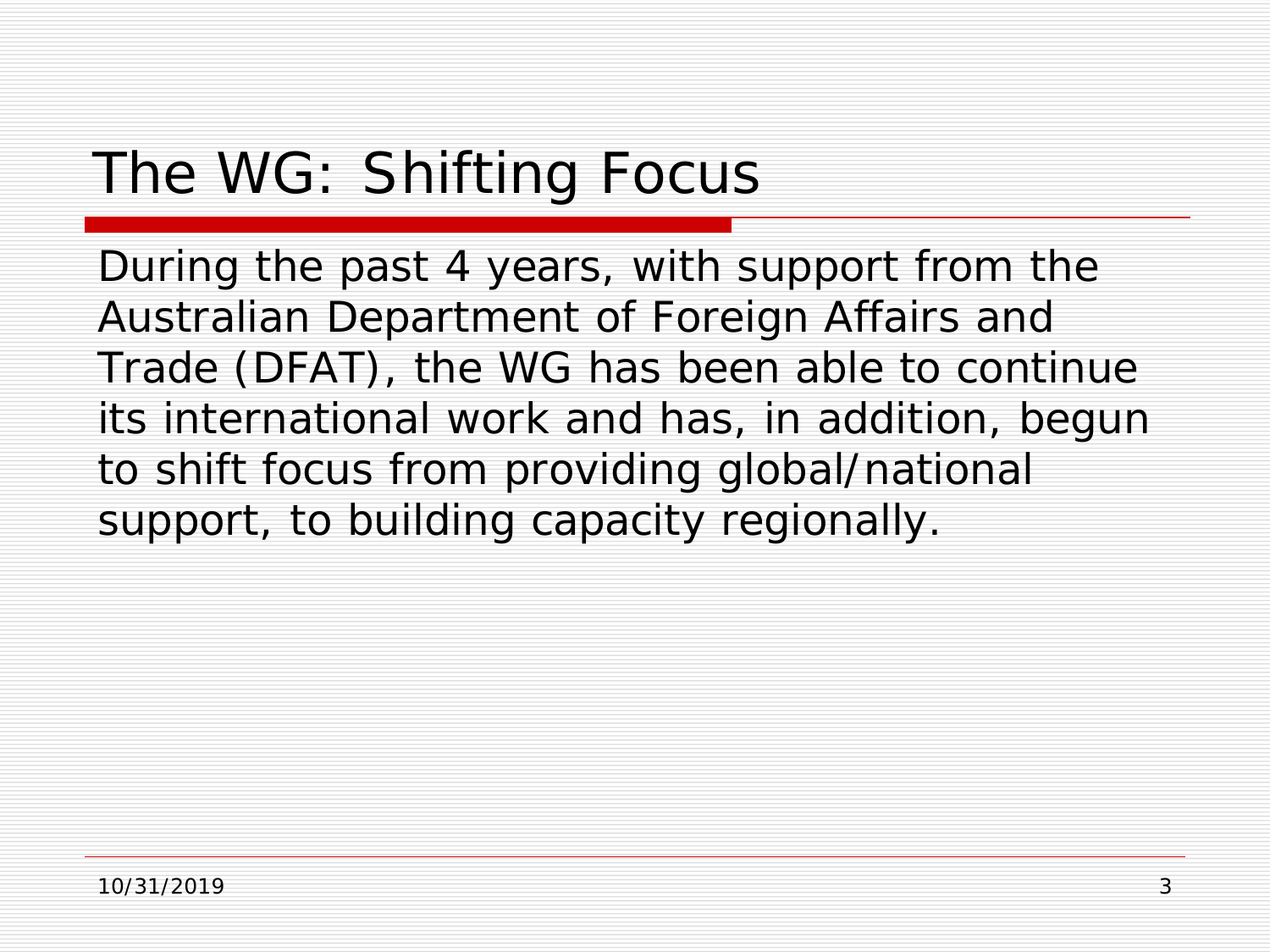#### Regional Workshops (2017)

UNSD: on Disability Measurement and Statistics focusing on the 2030 Agenda for Sustainable Development and the 2020 Round of Population and Housing Censuses

UNICEF: on Disability Measurement with a focus on Child Functioning and Disability **WG: on Disability Measurement with a focus on the Implementation of WG tools in National Statistical Systems**

Bangkok, Thailand (SE Asia)\* Tunis, Tunisia (National) **Suva, Fiji (South Pacific)**

Bridgetown, Barbados (Caribbean)

Kampala, Uganda (Africa) Westchester, NY (Latin

Santiago, Chile (Latin America) Dakar, Senegal (Africa) **Mexico City, Mexico** 

Geneva, Switzerland (Central Asia)

America)

**Casablanca, Morocco (Western Asia)**

**Rome, Italy (nonregional)**

Muscat, Oman (Western Asia) Westchester, NY (SE Asia+) **Port of Spain, Trinidad & Tobago (Caribbean)**

**(Latin America)**

Almaty, Kazakhstan (Central

Asia)

\* No WG representation

10/31/2019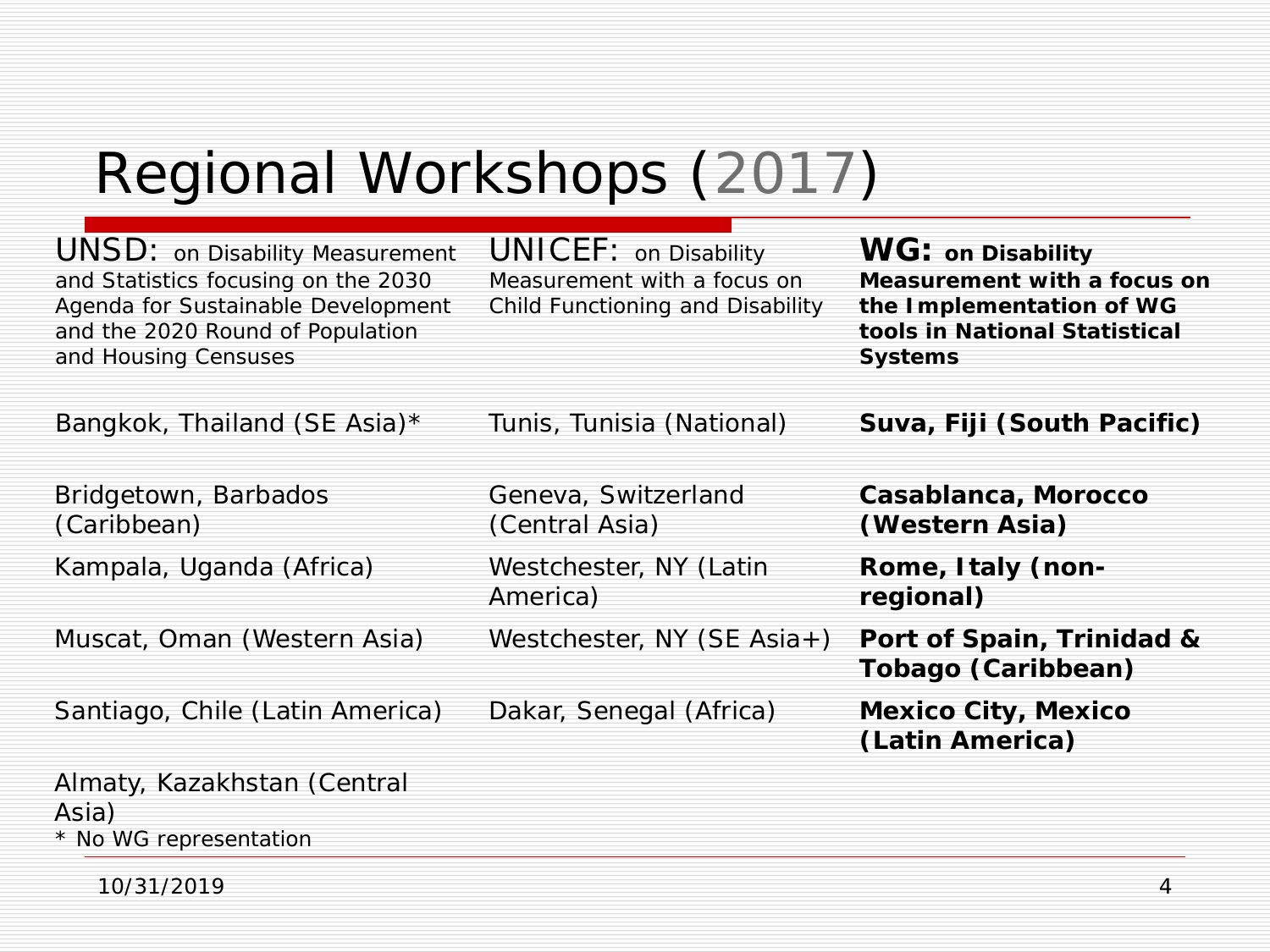### WG Regional Workshops (*2018*/2019)

#### **Implementation Workshops**:

- *Bangkok, Thailand (SE Asia) April 2018*
- *Dar es Salaam, Tanzania (Africa) June 2018*
- Dakar, Senegal (West Africa) Feb 2019
- Moscow, Russia (CIS countries) April 2019
- London, UK (South Asia/non-regional) May 2019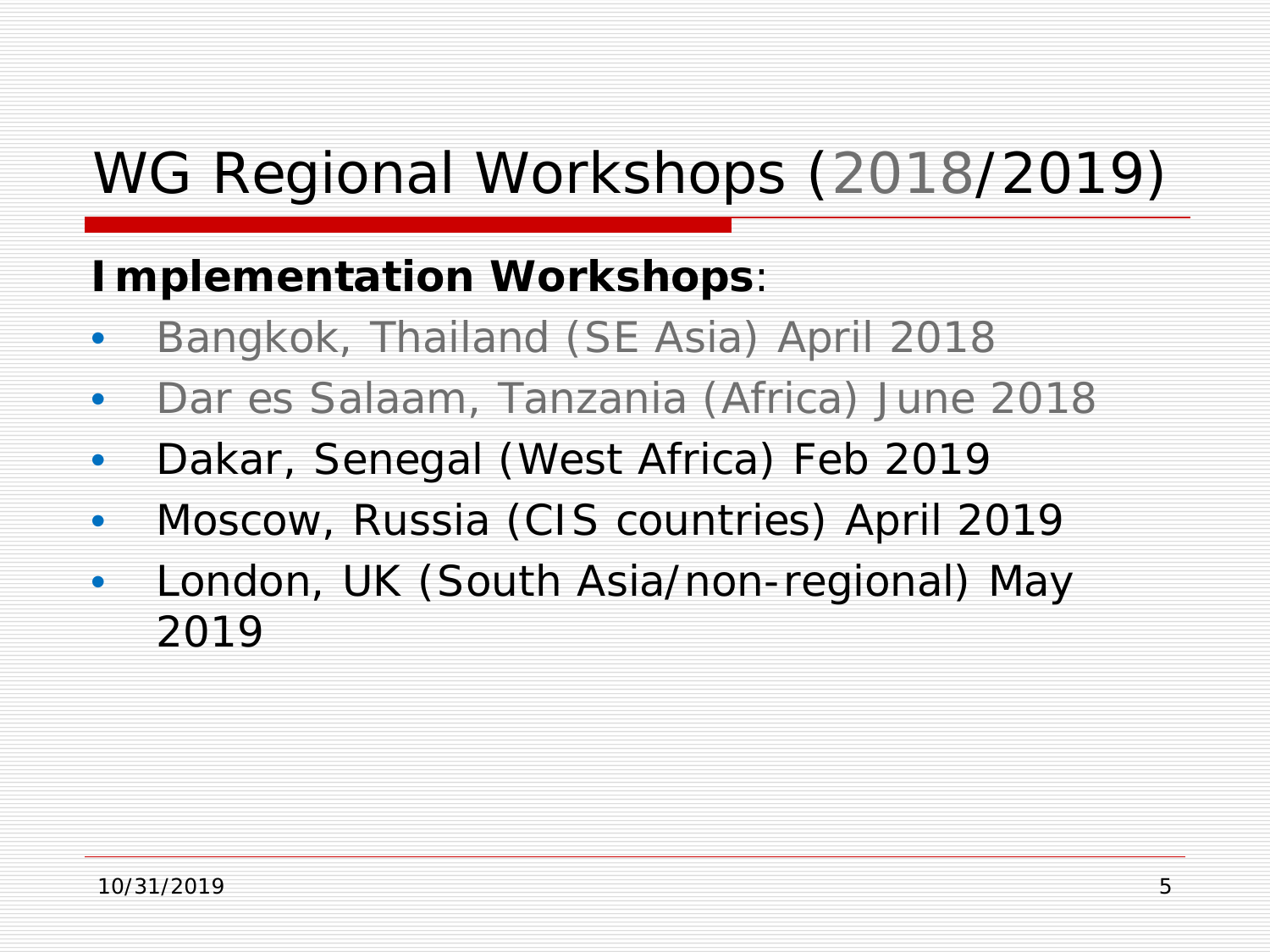## WG Focus on Regional Capacity Building

Building on growing country-specific interest in utilizing the WG tools, the WG has begun to lay the groundwork for the establishment of regional entities that would collaborate on implementation activities and share best practices for the collection of disability data at the regional level.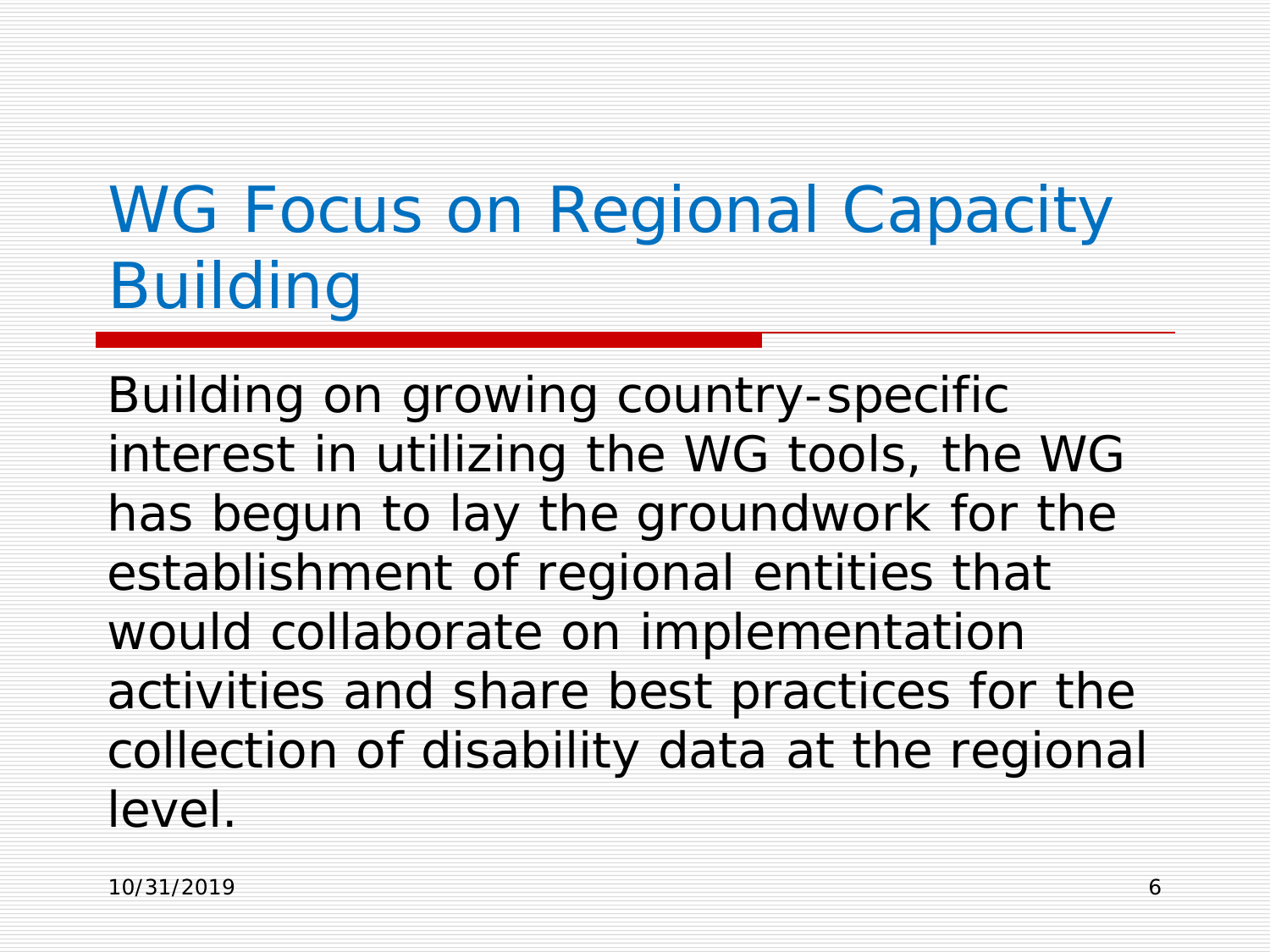#### WG Membership by Region



• Brazzaville Grp • Caricom • Casablanca Grp • East/English Africa • Eastern Europe • Kathmandu Grp • Latin America • Moscow Grp • North America & "EU" • SE Asia • South Pacific • Sub Saharan Africa 10/31/2019 7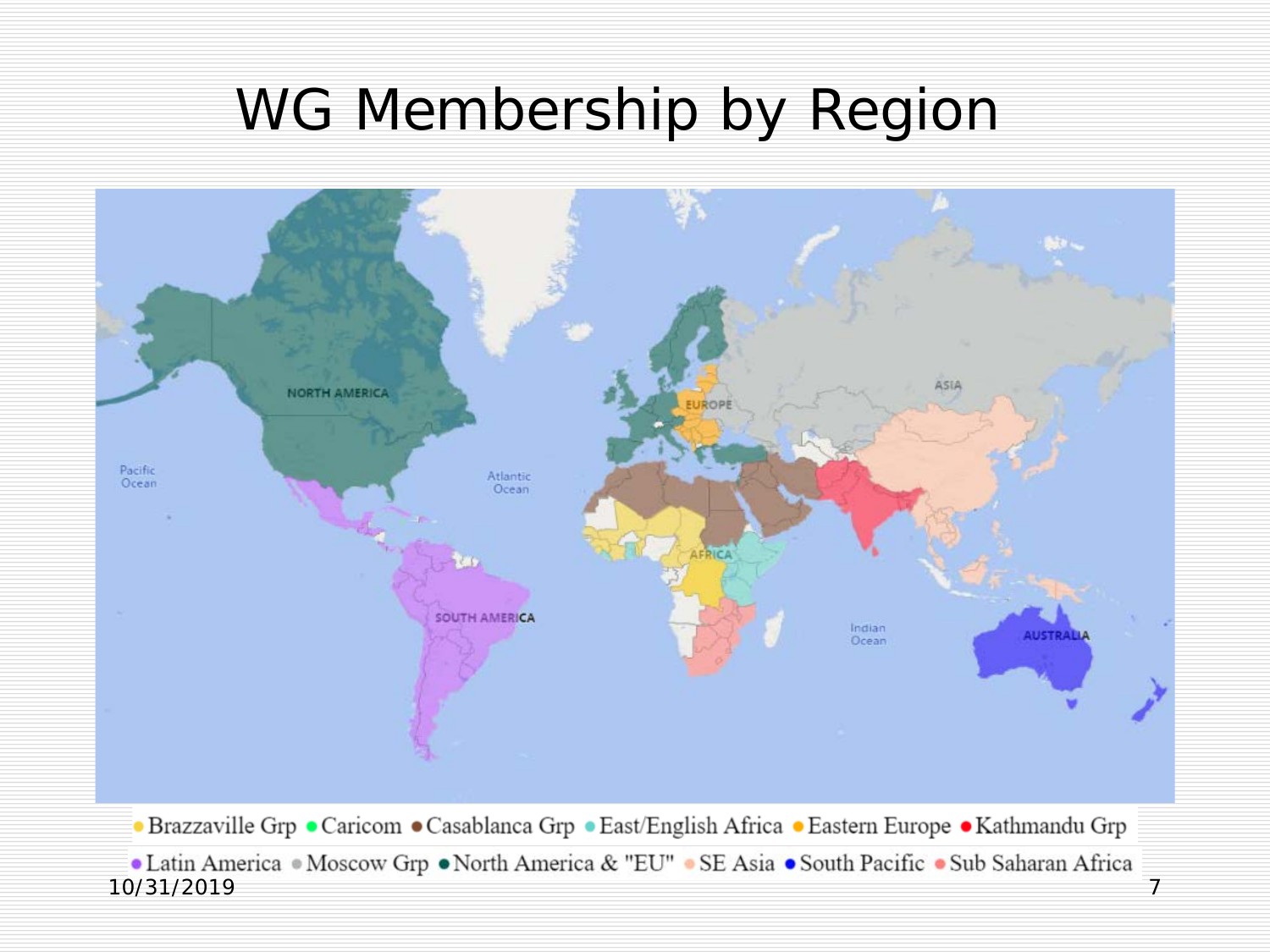### Regional centers

- Pacific Disability Statistics Working Group: the island countries in the South Pacific
- Brazzaville Group: French-speaking and Western/Central Africa
- South/East Africa Group: English-speaking and Southern/ Eastern Africa
- Moscow Group: Russian-speaking countries in the CIS region
- Kathmandu Group: South Asian countries
- LAC Group: countries in Latin America and the Caribbean
- Casablanca Group: ESCWA region and Arabic-speaking countries of Northern Africa and the Middle East
- South-East Asia
- Eastern Europe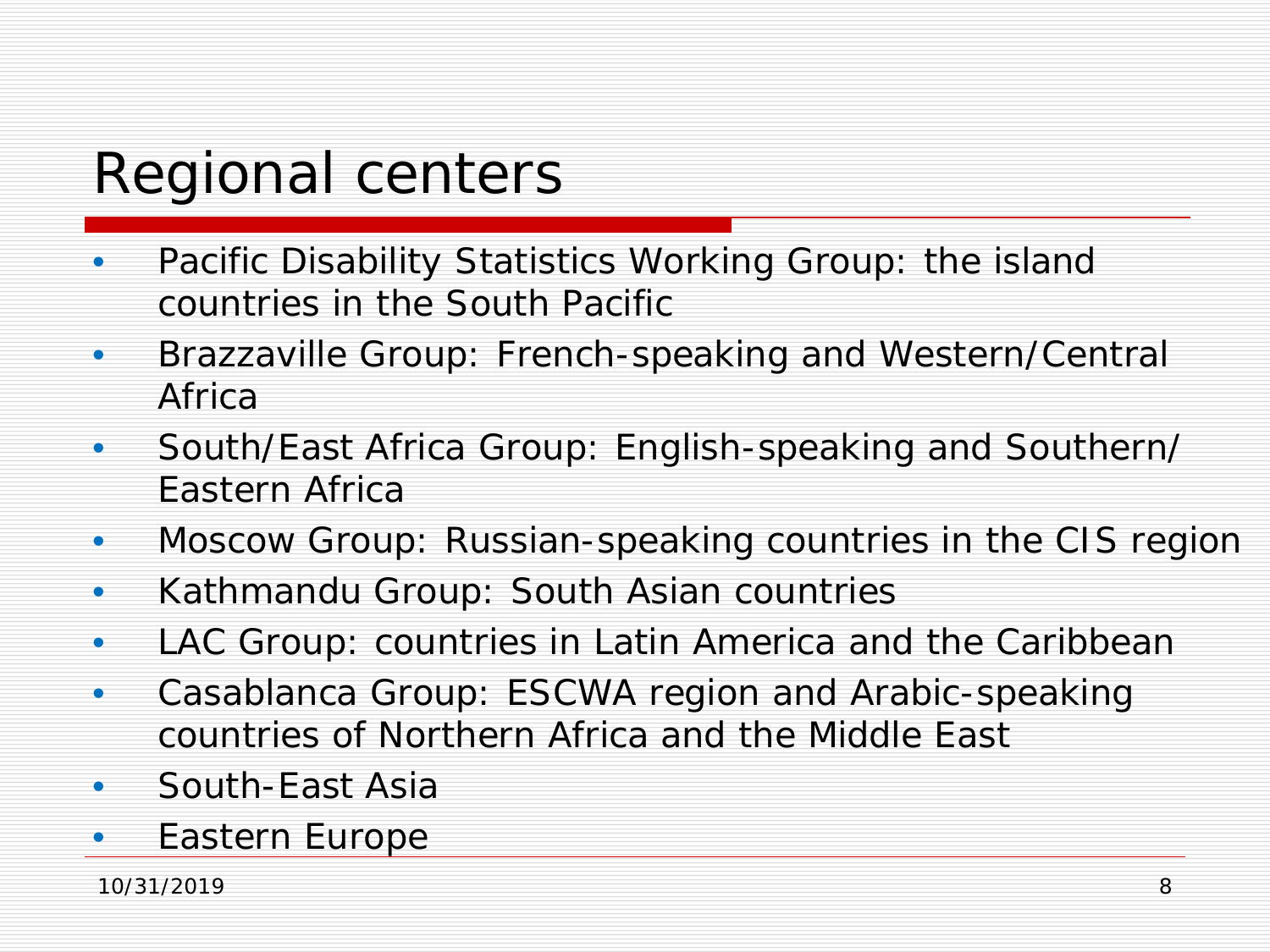#### Regional Guidebook to Improve Disability Data Collection and Analysis in the Arab Countries

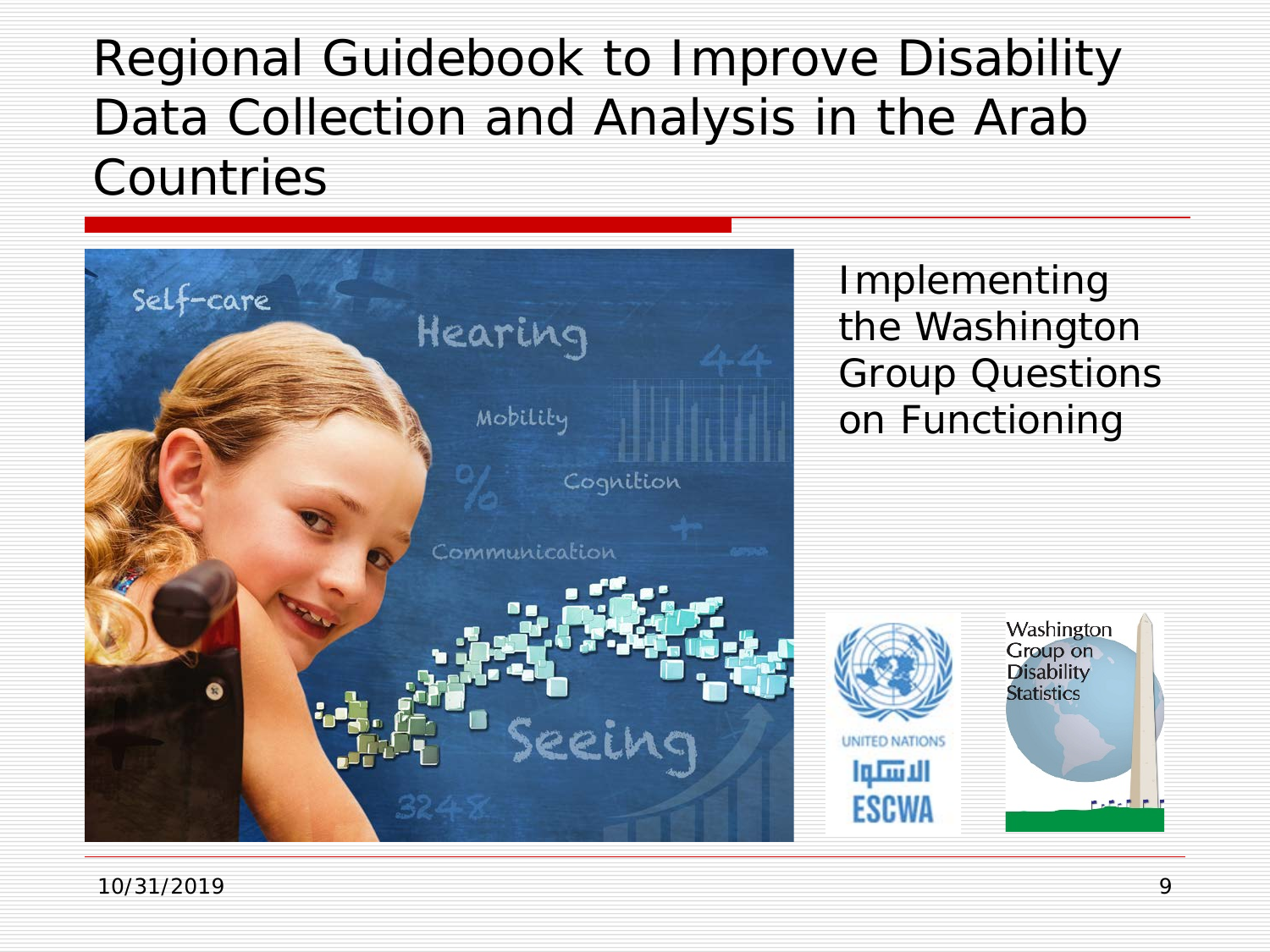### Regional Centers

During the current DFAT grant period (2019/2020), one Regional Center will be piloted to demonstrate how an on-going regional consortium of NSOs, working in consultation with civil society and advocacy groups, can be established as a viable and sustainable support mechanism for use of the WG methodology. The Asia-Pacific region was chosen as the pilot region.

Additionally, a meeting of all potential regional Center Coordinators is planned.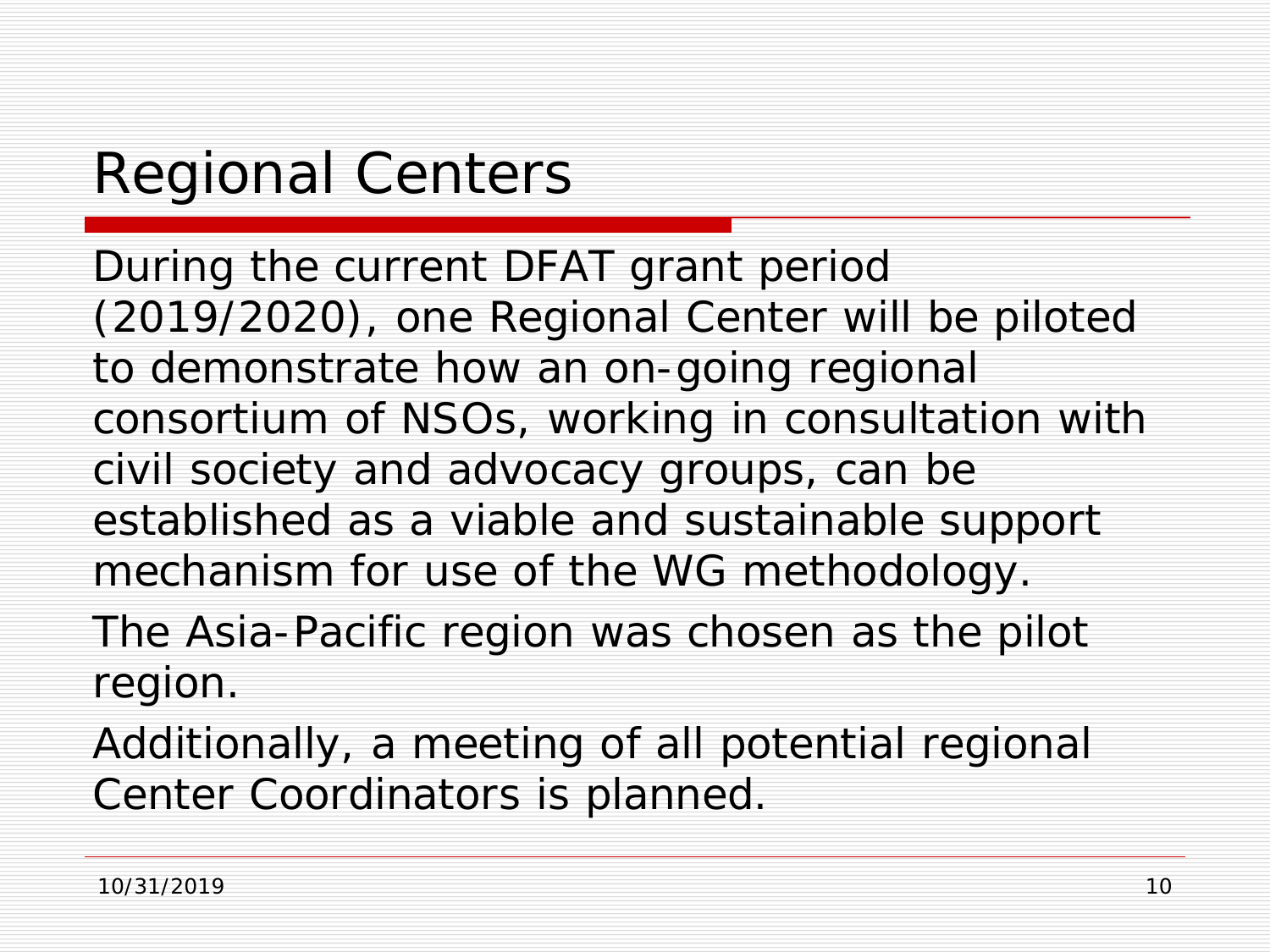### Regional Centers: Initial Workplan

#### This would include:

- securing membership from member countries in the region,
- developing scope of work and Terms of Reference,
- organizing meetings as needed and
- working with member countries through NSOs, civil society, researchers and advocates to meet their needs, and to ensure careful monitoring and evaluation of the pilot process to inform the establishment of future centers.